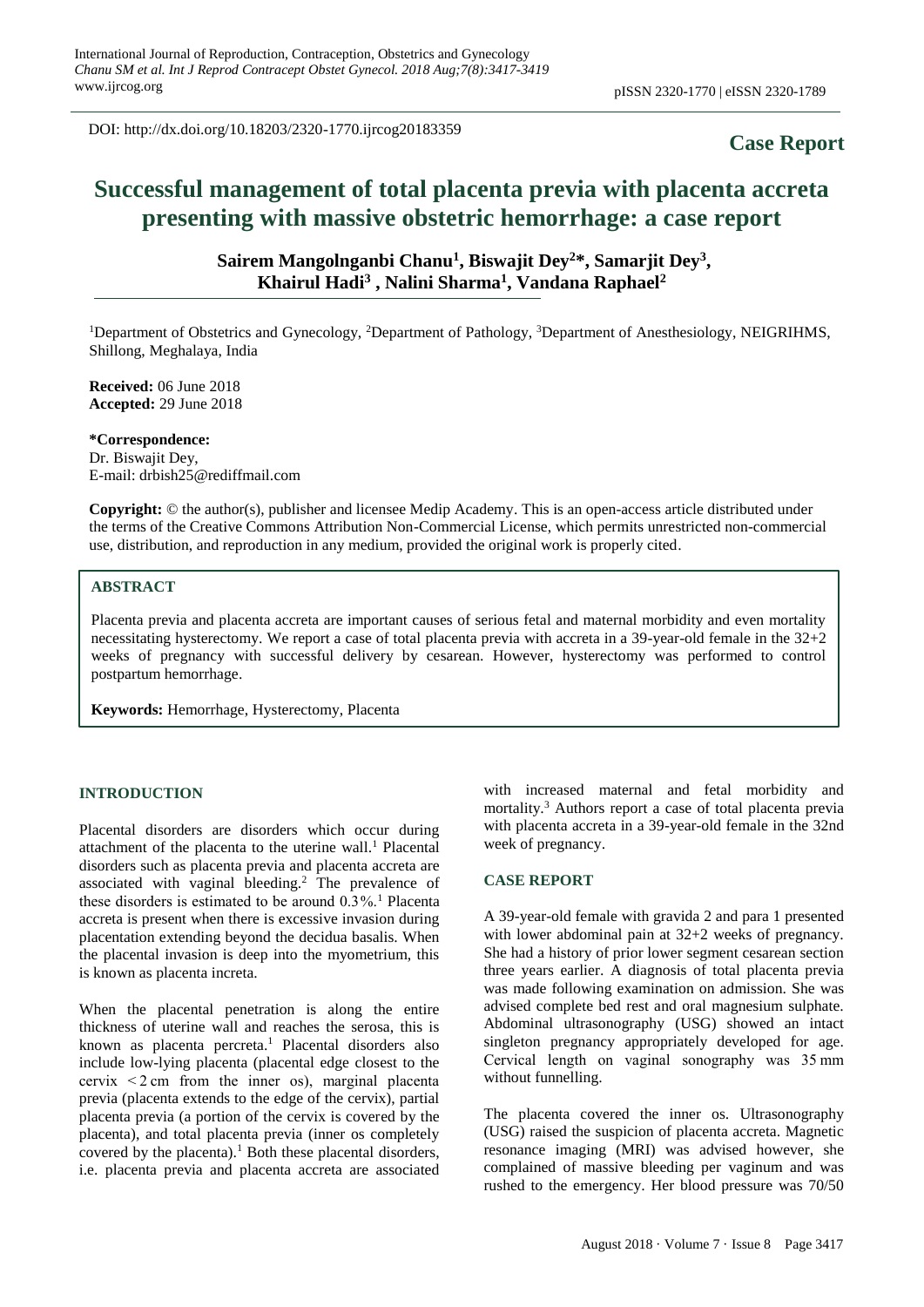mm of Hg and pulse rate of 126/ minute. The fetal heart rate was 226/ minute. Her haemoglobin was 6.4 gm%. The patient was resuscitated with Ringer's Lactate solution. An emergency cesarean section was planned. Intraoperatively engorged veins were seen over the lower uterine segment and bladder. The entire lower anterior uterine wall consisted only of a thin translucent layer of peritoneum with the placenta clearly visible through it. These clinical findings led to a diagnosis of placenta accreta. The uterine incision was made in the lower part of the upper segment. A healthy female baby weighing 1.7 kg was delivered. Intravenous methylergonovine maleate was administered and the uterus started contracting. However profuse bleeding started from the partially separated placenta and her blood pressure dropped down to 60/40 mm of Hg. Placental bed was compressed with multiple wet mops. Hysterectomy without adnexectomy was performed. The intraoperative blood loss was estimated to be 3.5 litres, which was simultaneously managed by transfusing 8 units of packed red cells concentrations, 8 units of fresh frozen plasma and 4 units of platelets intraoperatively. The uterus with partially attached placenta was sent for histological examination (Figure 1).



**Figure 1: The uterus with partially attached placenta.**

Histopathological examination confirmed the diagnosis of total placenta previa with placenta accreta (Figure 2).



**Figure 2: Histopathology showing placenta accreta (H and E, 100x).**

She developed deep vein thrombosis on  $4<sup>th</sup>$  post-operative day, which was managed by anticoagulants. She was discharged on  $17<sup>th</sup>$  postoperative day.

### **DISCUSSION**

Normal placental structure and function is an essential prerequisite for a healthy pregnancy.<sup>4</sup> Abnormalities of the placenta and umbilical cord significantly increase the risk of fetal and maternal morbidity and morbidity.5,6 Very rarely these abnormalities have favourable fetal outcome however such cases require active interventions.<sup>5</sup>

Placenta previa and placenta accreta are important causes of serious fetal and maternal morbidity and even mortality.<sup>3</sup> Around 30% of cases of placenta previa are associated with placenta accreta.<sup>3</sup> A previous prior uterine surgery like cesarean section is the most common risk factor.<sup>1</sup> Other risk factors include endometrial scarring due to endometritis and endometrial curettage, maternal age more than 35 years, multiparity, submucous fibroids, and deposition of the embryo close to the cervix during embryo transfer with assisted reproductive technology.<sup>7</sup> In the present case, risk factors such as previous cesarean section and increased maternal age were present.

First line imaging modalities include gray-scale ultrasound and color Doppler for the diagnosis of placental disorders.1,8 MRI is used as an adjunct tool to improve sensitivity when sonographic examination is equivocal or when the placenta cannot be reliably visualized.1,8 Overall, gray scale USG is sufficient to diagnose placenta accreta, with a sensitivity of 77-87% and specificity of 96-98%.<sup>9</sup> Antepartum diagnosis of this condition helps the obstetrician to demarcate areas of placenta that are adherent to uterine myometrium. Knowing this the obstetrician can plan the management accordingly and can demarcate the areas of placenta that require resection. In the present case, placenta previa was evident on gray-scale USG. Placenta accreta was suspected on USG and MRI was advised to confirm it. However, MRI could not be done as the patient complained of massive bleeding per vaginum and was taken up for emergency resuscitation followed by surgical management.

If placental disorders are only recognized in labor, the lack of uterine tone can result in life-threatening hemorrhage.<sup>1</sup> Cesarean hysterectomy is the standard management in cases of intrapartum and postpartum hemorrhage for placenta previa accreta.<sup>10</sup> Nowadays, conservative interventions are recommended before radical procedure in order to preserve fertility.<sup>10</sup> The conservative options for postpartum hemorrhage include uterotonics drugs, external compression with uterine sutures (B-Lynch, Hayman, Cho), intrauterine packing (Bakri balloon), and selective devascularization by ligation or embolization of the uterine artery.<sup>10</sup> In the